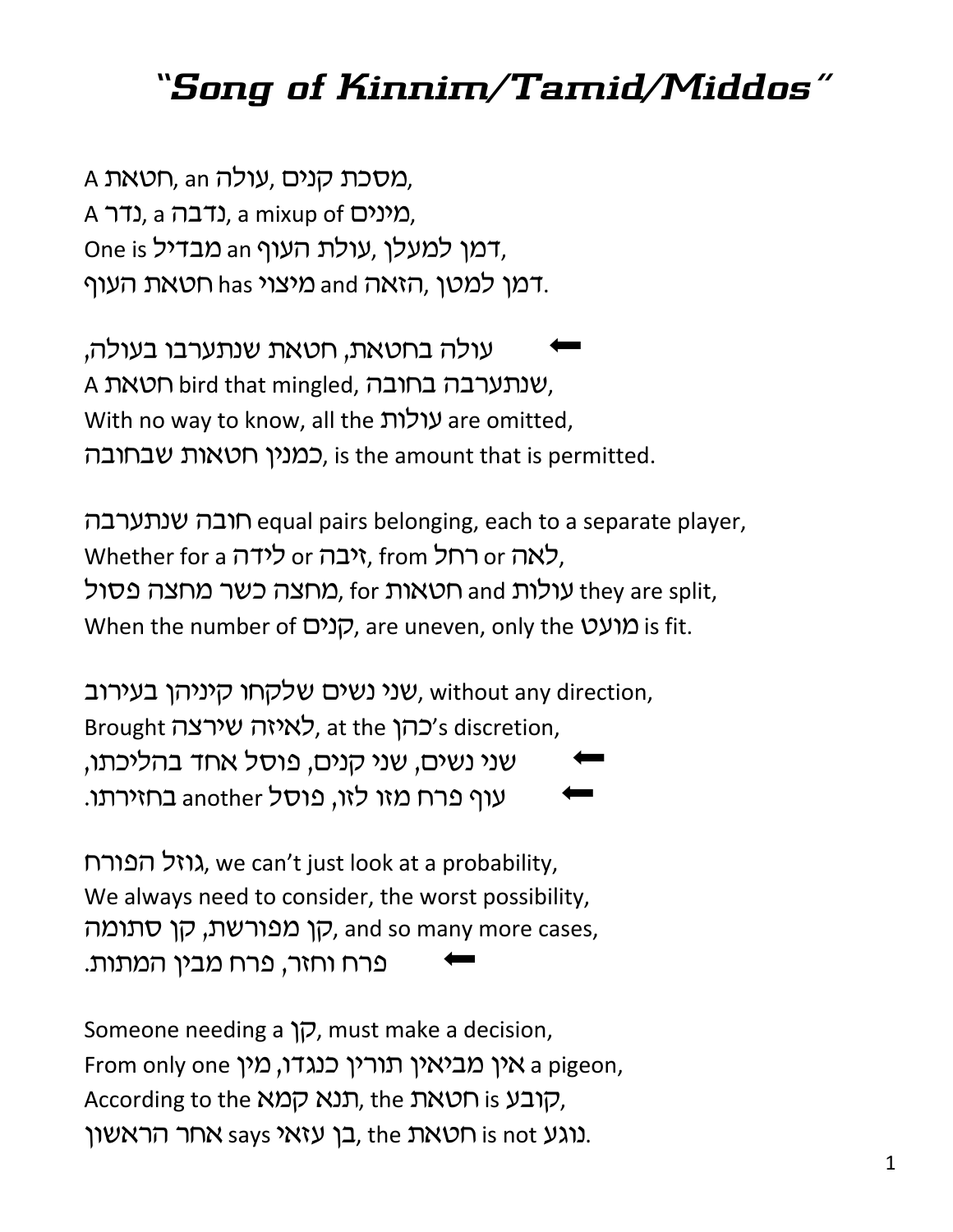Always best to be a כהן who is כמלך, a נמלך, a who inquires, But one who is אינו נמלך, then more problems he acquires, פרשה נדרה, but better not to specify, vrsb vgce, makes it even more difficult to rectify.

מזל ith is woman really has no מאל, והוא אין יודע מה עשה, the כהן, the הוא א דעתם מתישבת עליהם, זקני תורה כל זמן שמזקינים, מסכת קנים our ,הן הן גופי תורה.

מסכת תמיד as a new day is dawning, , $\alpha$ מסכת ממיד The עבודת הכהנים, at the start of each morning, Preparations of the תמיד, its הקרבה, הטבה and הדלקה their ,נרות המנורה.

בשלשה מקומות הכהנים, שומרים המקדש, הממונה נטל את המפתח, ופתח את הפשפש, The בית הכסא של כבוד and ,פרחי כהונה, אין ישיבה בעזרה, אלא למלכי בית דוד.

מקיים who will be תרומת הדשן, for הפייס הראשון, בן קטין, made a הידוש ידים ורגלים, for האנו האלים, and ה באו והפיסו, זכה מי שזכה, סידור המערכה and ,דישון מזבח.

מי שוחט, מי זורק, מי מדשן את המנורה, תורה as mentioned in the מי מעלה אברים, צאו וראו, אם הגיע זמן השחיטה, שהוא בחברון. according to the other שהוא בחברון.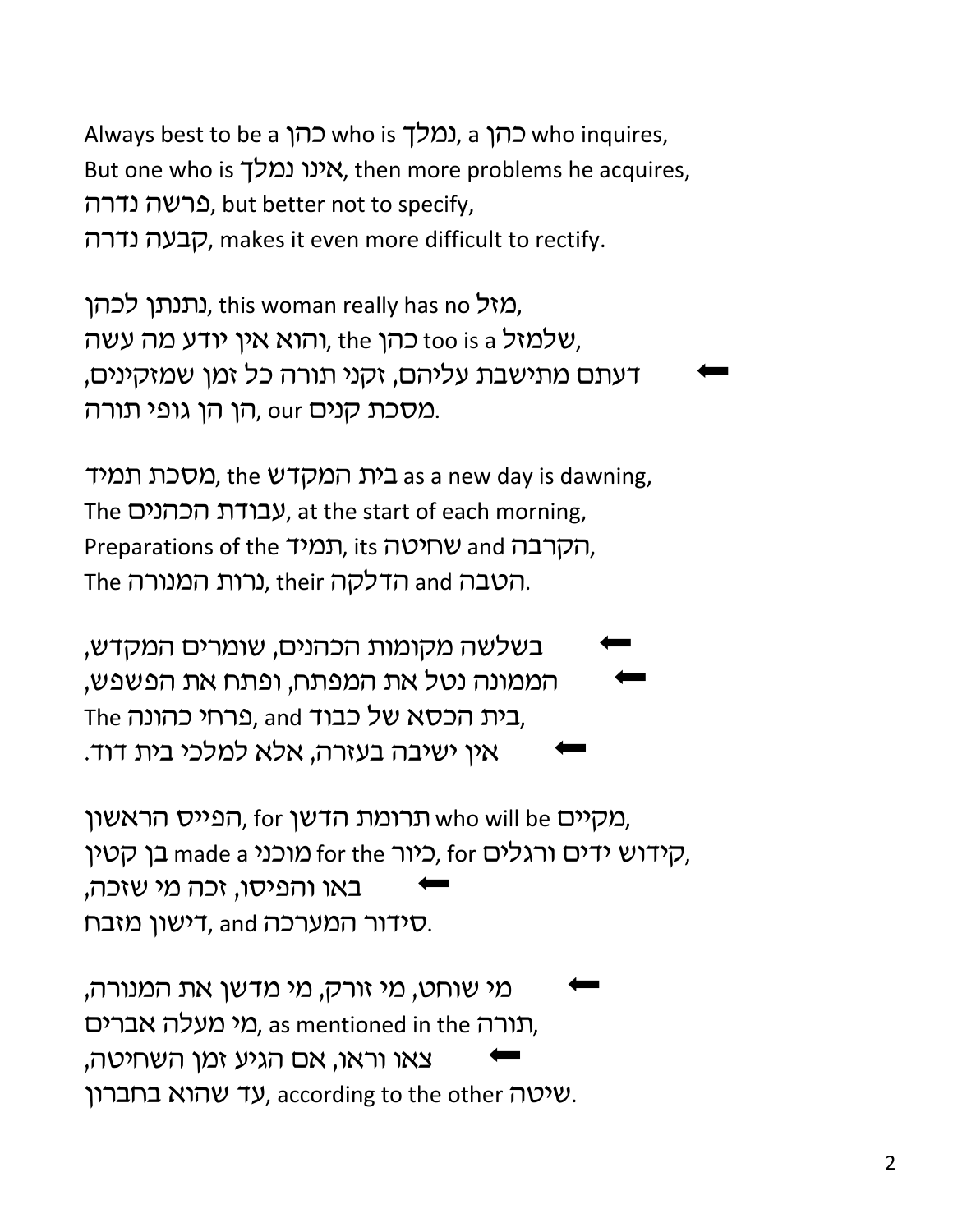שער הגדול the שער הגדול, the שער door swinging, The לוים, and the צלצל and the קול החליל When the לריחו (שם the מזכיר was מוביר when the לריחו they could tell, קול גביני כרוז, and the קטרת, and the קטרת

של שחר היה נשחט, על קרן מערבית צפונית, שירי הדם היה שופך, על יסוד דרומית, The לב and ראש, the רגל and לב הפשט ונתוח, בבית מטבחים.

קרע את הלב, חתך את הידים, The lungs and the רברעים, the ribs & הכרעים The כהנים lined up, a total of nine, With the מימורין and אימורין and wine.

The wisdom of the הקני דרום, made אלכסנדרוס מוקדון, marvel, The שולחנות in the בית המקדש were made of, gold, silver and marble, רדשים עם ישנים, everyone we are גורס, To spread the כרנסה. only כרנסה

דישן מזבח הפנימי, דישון המנורה, במקדש היו אומרים את השם, based on במקדש, במדינה הכהנים, ידיהם כנגד כתפותיהם, על גבי ראשיהן, they lifted their hands במקדש.

תקיעות, ניסוך, the תמיעות, a pair, תקעו, והשתחוו, דברו הלוים בשיר, זה סדר התמיד, לעבודת בית אלוקינו, יהי רצון שיבנה, במהרה בימינו.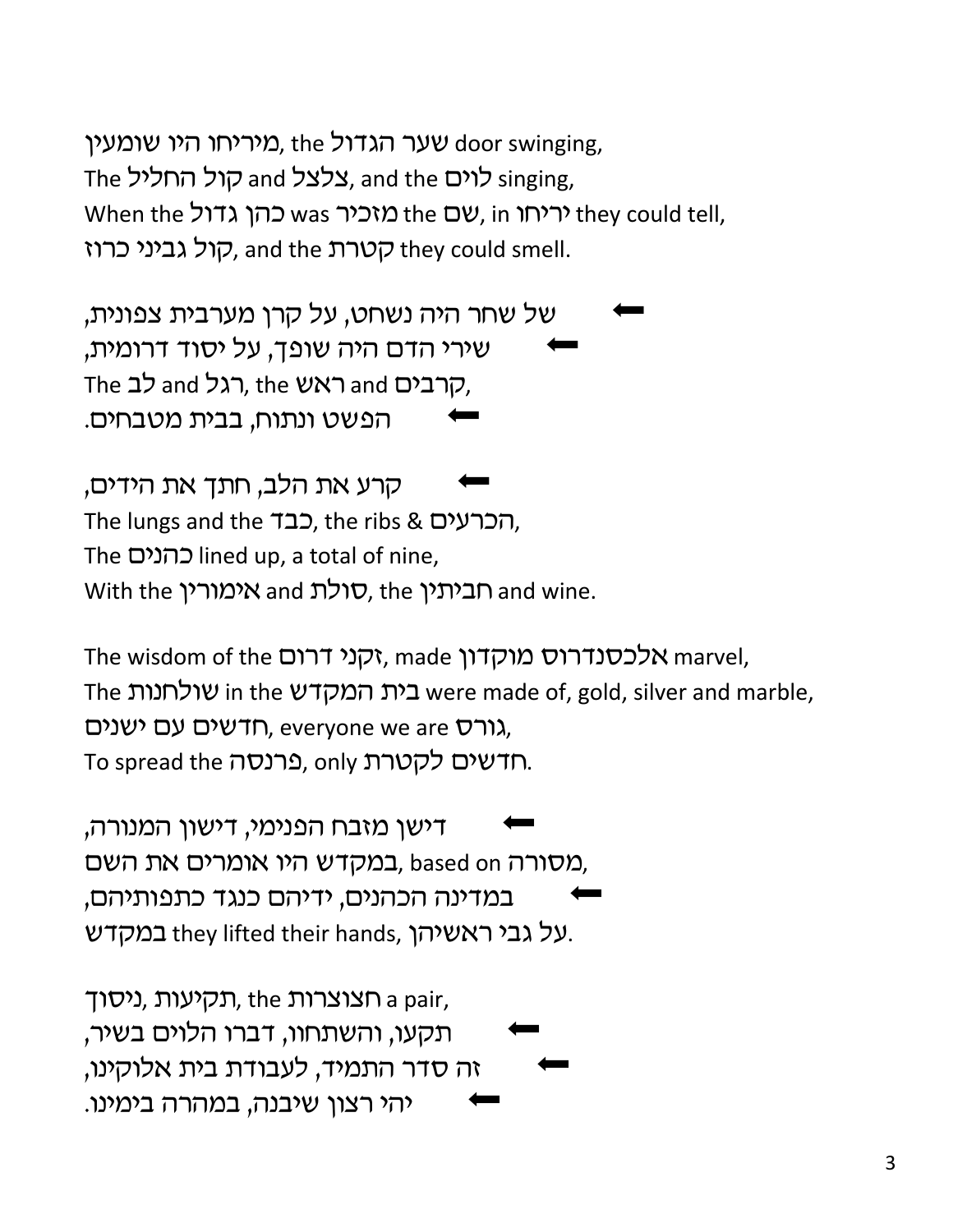מסכת מדות), the משנה lists and mentions,

The details of the בית המקדש, its measurements and dimensions, Connecting heaven and earth, the location of the אבן שתיה. Where the עקידה took place, on הר המוריה.

בשלשה מקומות הכהנים שומרים, in specific spaces, והלוים בעשרים ואחד, in twenty one places, הר הבית, עזרה, לשכת הפרכת, לשכת הקרבן, אחורי בית הכפורת.

חמשה שערים הם להר הבית, שבעה לעזרה, שער המזרחי, שבו כהן גדול שורף את הפרה, שערים were the southern בית המוקד, שער הקרבן, שער הניצוץ, שער הדלק, שער הבכורות, שער המים בדרום.

Before the כהנים slept, they closed the שערים, Guarding the לשכות and the he גורה, חיל On the הר הבית one went right, נכנסין דרך ימין, Except the **בל and מנודה**, in **c**hecause of sin.

Once past the חומת הבית הבית would be reached, The thirteen (ונים, that the כרצות) had breached, The  $T$ לתות, the שערים, and the ovy o - the steps, The משנה describes each, its heights and its depth.

The עזרת נשים, for the לשכות and the עזרת נשים, One for the מצורע and to purchase (יותים, and yיתים from one for the The steps leading to the עזרת ישראל, each rising in increments, The לשכות on the side, for the לוים and their instruments.